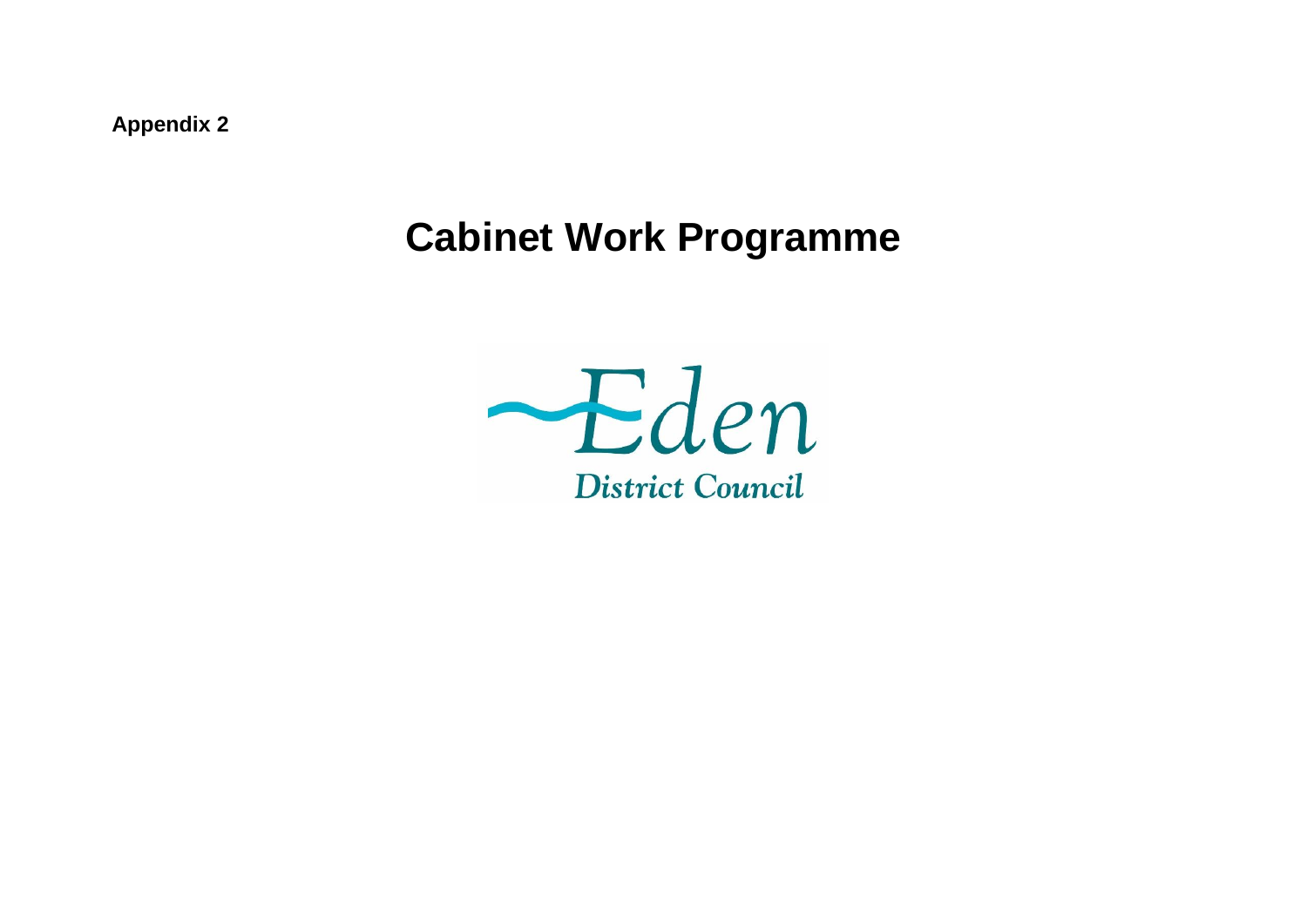| <b>Report Title/Matter</b><br>to be discussed                                                                   | <b>Decision Maker</b>                | <b>Key</b><br><b>Decision</b> | <b>Executive Lead Member</b>                          | <b>Lead Officer</b>                                        | <b>Public or Private</b><br>meeting                                                                        |  |  |  |  |
|-----------------------------------------------------------------------------------------------------------------|--------------------------------------|-------------------------------|-------------------------------------------------------|------------------------------------------------------------|------------------------------------------------------------------------------------------------------------|--|--|--|--|
| <b>May 2022</b>                                                                                                 |                                      |                               |                                                       |                                                            |                                                                                                            |  |  |  |  |
| Q4 Performance<br><b>Management Report</b>                                                                      | Cabinet                              | <b>No</b>                     | <b>Councillor V Taylor</b>                            | Interim Director of Resources                              | Public                                                                                                     |  |  |  |  |
| Projects for the<br>Allocation of<br><b>Commuted Sums</b><br>Designated for<br>Affordable Housing.              | Cabinet                              | Yes                           | <b>Councillor J Derbyshire</b>                        | <b>Assistant Director</b><br>Communities                   | Public                                                                                                     |  |  |  |  |
| <b>Asset of Community</b><br>Value Nomination -<br>Crown and Mitre,<br><b>Bampton Grange</b>                    | Cabinet                              | <b>No</b>                     | <b>Councillor K Greenwood</b>                         | Assistant Director Legal and<br><b>Democratic Services</b> | Public                                                                                                     |  |  |  |  |
| <b>Devolution of Assets</b>                                                                                     | Cabinet                              | Yes                           | Councillor K Greenwood/<br><b>Councillor M Tonkin</b> | <b>Assistant Director Delivery</b>                         | Public                                                                                                     |  |  |  |  |
| <b>Patterdale Parish</b><br><b>Community Land</b><br>Trust - Application to<br><b>Community Housing</b><br>Fund | Cabinet                              | Yes                           | <b>Councillor J Derbyshire</b>                        | <b>Assistant Director</b><br>Communities                   | Public                                                                                                     |  |  |  |  |
| COP 26 Award<br>Delegation                                                                                      | Cabinet                              | <b>No</b>                     | <b>Councillor M Rudhall</b>                           | <b>Assistant Director Delivery</b>                         | Public                                                                                                     |  |  |  |  |
| <b>NNDR Write Offs</b>                                                                                          | <b>Resources Portfolio</b><br>Holder | <b>No</b>                     | <b>Councillor K Greenwood</b>                         | <b>Assistant Director Customers</b><br>and Performance     | <b>Part Private</b><br>Appendix A is not for<br>publication -<br>Paragraph 3 of Part<br>1 of Schedule 12 A |  |  |  |  |